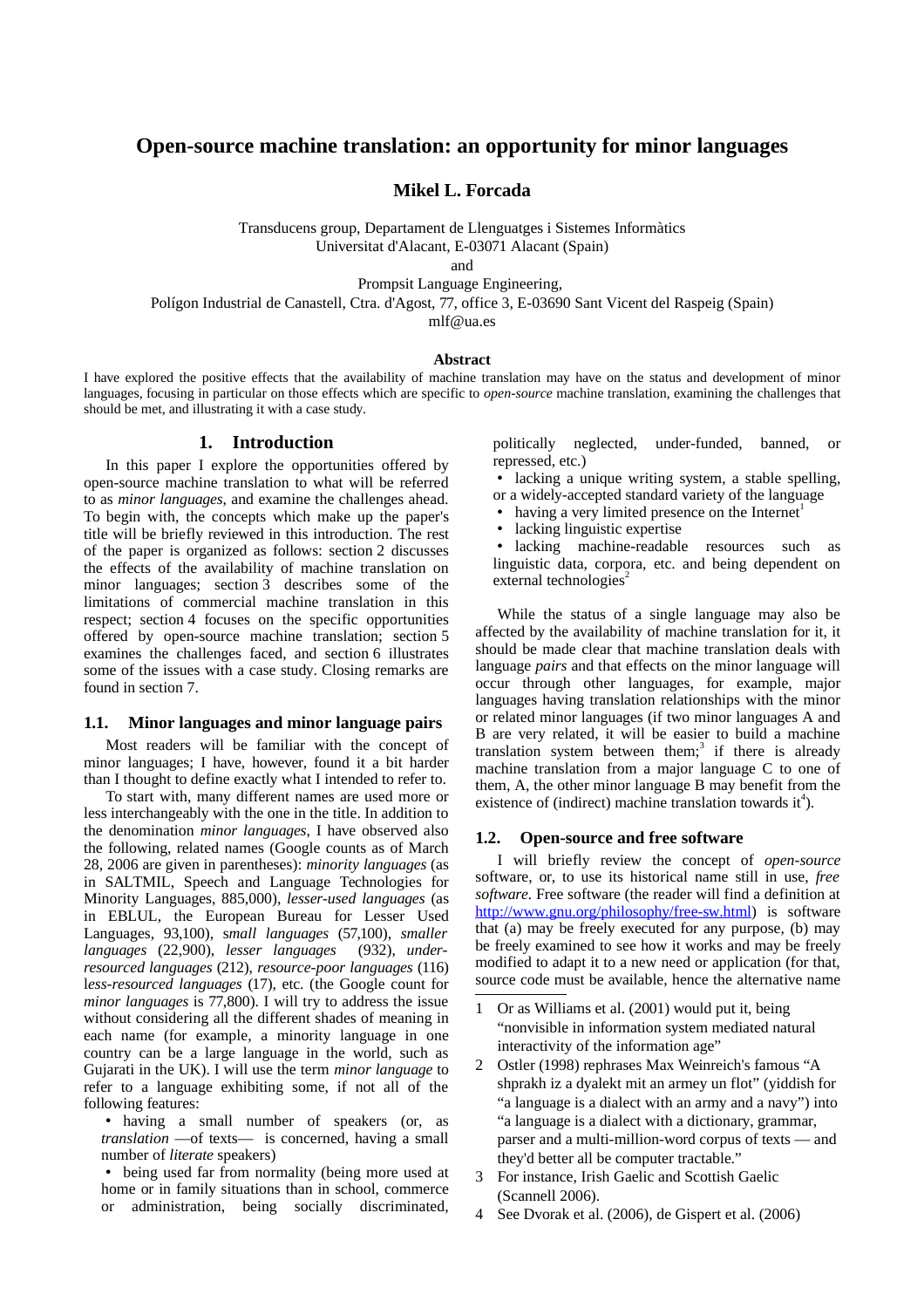*open source*), (c) may be freely redistributed to anyone, and (d) may be freely improved and released to the public so that the whole community of users benefits (source code must be available for this too). The Open Source Initiative establishes a definition [\(http://www.opensource.org/docs/definition.php](http://www.opensource.org/docs/definition.php)) which is roughly equivalent for the purposes of this paper. I will use *open source* instead of *free* because of the ambiguity of the word *free* in English.

## **1.3. Machine translation**

Machine translation (MT) software is special in the way it strongly depends on data. Rule-based machine translation (RBMT) depends on linguistic data such as morphological dictionaries, bilingual dictionaries, grammars and structural transfer rule files; corpus-based machine translation (such as statistical machine translation, for example) depends, directly or indirectly, on the availability of sentence-aligned parallel text. In both cases, one may distinguish three components: an *engine* (decoder, recombinator, etc.), *data* (either linguistic data or parallel corpora), and, optionally, *tools* to maintain these data and turn them into a format which is suitable for the engine to use.

This paper will focus on rule-based machine translation, not only because I am more familiar with rulebased approaches or because another invited paper (Ney 2006) specifically addresses corpus-based machine translation, but also because of another reason: in the case of minor languages it is quite hard to obtain and prepare the amounts of sentence-aligned parallel text (of the order of hundreds of thousands or millions of words) required to get reasonable results in "pure" corpus-based machine translation such as statistical machine translation (SMT); however, it may be much easier for speakers of the minor language to encode the language expertise needed to build a rule-based machine translation system.

### **1.3.1. Commercial machine translation**

Most commercial machine translation systems are rule-based (although machine translation systems with a strong corpus-based component have started to appear<sup>[5](#page-1-1)</sup>). Most RBMT systems have engines with proprietary technologies which are not completely disclosed (indeed, most companies view their proprietary technologies as their main competitive advantage). Linguistic data are not fully modifiable either; in most cases, one can only add new words or user glossaries to the system's dictionaries, and perhaps some simple rules, but it is not possible to build complete data for a new language pair and use it with the engine.

### **1.3.2. Open-source machine translation**

On the one hand, for a rule-based machine translation system to be "open source", source code for the engine and tools should be distributed as well as the "source code" of linguistic data for the intended pairs. It is more likely for users of the open-source machine translation to change the linguistic data than to modify the machine translation engine; moreover, for the improved linguistic data to be used with the engine, tools to maintain them should also be distributed. On the other hand, for, say, a statistical machine translation system, source code both for the programs that learn the statistical translation models from parallel text as well as for the decoders that use these language models to generate the most likely translations of new sentences should be distributed *along with the necessary sentence-aligned parallel texts*. [6](#page-1-2)

### **1.3.3. Machine translation that is neither commercial nor open source**

So far I have mentioned commercial machine translation and open-source machine translation. The correct dichotomy would be open-source MT versus "closed-source" MT; indeed, there are a number of systems that do not clearly fit in the categories considered in the last two sections.

For example, there are MT systems on the web that may be freely used (with a varying range of restrictions); some are demonstration versions of commercial systems, whereas some other freely-available systems are not even commercial.<sup>[7](#page-1-3)</sup>

Another possibility would be for the MT engine and tools not to be open-source (even using proprietary technologies) but just to be simply freely available and fully documented, with linguistic data being distributed openly (open-source linguistic data). This intermediate situation will be addressed later in this paper (see section [4.1.1](#page-2-2)).

# <span id="page-1-0"></span>**2. Effects of the availability of MT on minor languages**

The following sections address, without the aim of being exhaustive, a list of the effects of the availability of MT between surrounding major languages on the status of a minor language and its community, regardless of whether the MT system is open-source or not.

The objective is to "de-minorize" the minor language. Therefore, one should consider the effects on the indicators or features listed in section [1.1](#page-0-4). Not all of the indicators are equally affected; the major effect would be on four of them, as follows.

### **2.1. Increasing "normality"**

The availability of MT from one of the surrounding dominant languages may contribute to the increase of "normality" in the sense of extending the use of the minor language from familiar and home use to more formal social contexts such as schooling, media, administration, commercial relations, etc. Just to name a few examples:

<span id="page-1-1"></span><sup>5</sup> AutomaticTrans [\(www.automatictrans.es](http://www.automatictrans.es/)), Language Weaver ([www.languageweaver.com\)](http://www.languageweaver.com/).

<span id="page-1-2"></span><sup>6</sup> This last requirement may sound strange to some but is actually the SMT analog of distributing linguistic data for a RBMT system.

<span id="page-1-3"></span><sup>7</sup> This is the case, for example, of two non-commercial but freely available machine translation systems between Spanish and Catalan: interNOSTRUM ([www.internostrum.com](http://www.internostrum.com/)), which has thousands of daily users, and a less-known but powerful system called SisHiTra (González et al. 2006).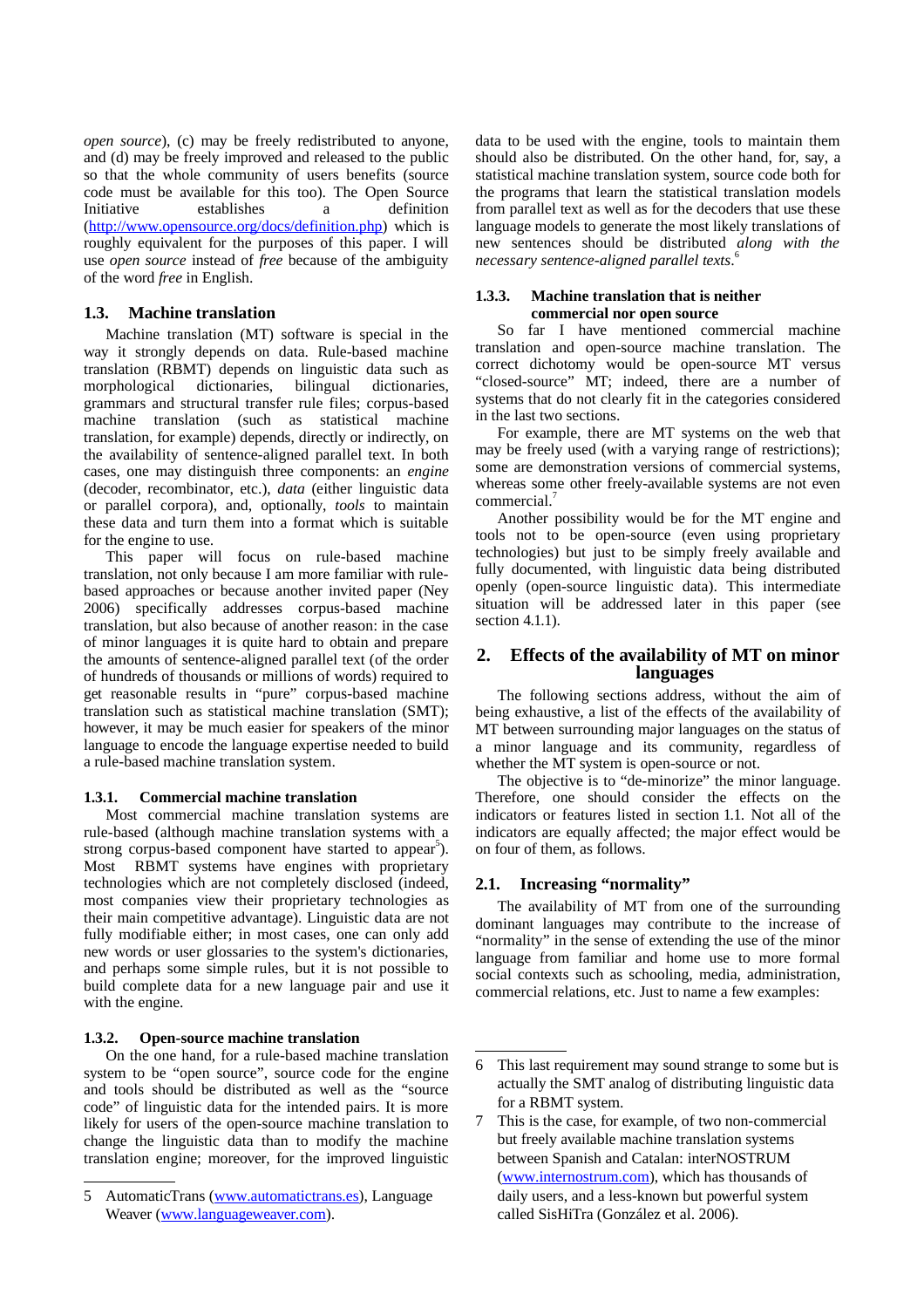• Educational materials in one of the dominant languages could be translated into the minor language so that children may be schooled in this language.

• News releases from agencies in one of the dominant languages may be translated into the minor language to create written media for that language community.

• Laws, regulations, government informations, announcements, calls, etc. may be translated into the minor language.

• Companies would have it much easier to market new products in the minor language ("localization"), especially those in which the text component is important such as consumer electronics, mobile phones, etc.

Of course, it is assumed that it is feasible to post-edit the results of machine translation into adequate texts. Therefore, the positive effects mentioned will be more likely to occur when language divergences are small.

## **2.2. Increasing literacy**

The increasing availability of text in the minor language, obtained through translation and subsequent elaboration of material originally written in a major language may motivate efforts to improve the levels of literacy of speakers of that language community.

### <span id="page-2-6"></span>**2.3. Effects on standardization**

The use of MT systems may contribute to the standardization of a language, for example, by promoting a particular writing system (a current debate in cases such as that of Tamazight<sup>[8](#page-2-3)</sup>), a particular spelling system (Mason and Allen 2001), or a particular dialect (for example, the effort of the Catalan government in Spain to normalize the Aranese variety of Occitan<sup>[9](#page-2-4)</sup> and to generate linguistic technology for it, as compared to the technological efforts addressing other varieties of this language, may increase the weight of this variety in a possible future standard for the whole language; see section [6\)](#page-5-1).

### **2.4. Increasing "visibility"**

The availability of MT from the minor language into one or more of the surrounding major languages may help the diffusion of material originally written in the minor language.

For instance, the content of websites could be authored and managed directly in the minor language and machinetranslated for users of other major languages, either onthe-fly or after being revised by professionals.

# <span id="page-2-1"></span>**3. Commercial MT systems and minor languages: limited opportunities**

To start with, the main commercial MT systems are built by (usually multinational) companies whose business objectives concern major world languages, rather than minor languages. As a result, it is quite hard to find commercial MT for minor languages, and therefore the "generic" positive effects mentioned in section [2](#page-1-0) will be hard to come by.

There are interesting exceptions: for instance, minor languages in Spain such as Catalan or Galician have commercial MT systems available; this may be due to the fact that laws grant linguistic rights to speakers of these languages, which are official in areas of Spain having a limited home-rule status, and are therefore becoming an interesting market for these companies. Most of these commercial initiatives have been partially funded by the corresponding local governments, as part of their locallanguage policies.

But, as has been mentioned, both the closed nature of the technologies used in their engines and the limitations to modify the linguistic data they use make it hard to adapt commercial machine translation systems to new language pairs.

# <span id="page-2-0"></span>**4. Opportunities from open-source MT systems.**

Open source machine translation systems have started to appear (an example is given in section [6](#page-5-1)); in fact, even a company in the commercial MT business has considered moving towards open-source distribution of their products. [10](#page-2-5)

I will contend that open-source MT systems provide much better opportunities for minor languages than commercial, closed-source systems, as discussed in the following subsections. This is because, *in addition* to the "generic" positive effects mentioned in section [2,](#page-1-0) opensource MT may also have effects on the remaining indicators mentioned in [1.1](#page-0-4).

### **4.1. Increasing "expertise" and language resources**

A variety of different situations may occur when trying to build open-source machine translation for a new language pair involving a minor language. All of them involve to some extent a process of reflection about the minor language, leading to elicitation and subsequent fixation and encoding of monolingual and bilingual knowledge about it. The resulting linguistic expertise, in an open-source setting, would be made available to the whole language community. But the most important effect would be the generation of new, openly available language resources for the community of speakers of the minor language.

<span id="page-2-2"></span>Let us consider a number of different situations.

#### **4.1.1. Building data for an existing MT engine from scratch**

The minimum set of resources needed to build a new language pair would be: (a) a freely available (even if not

<span id="page-2-3"></span><sup>8</sup> Also called Berber, a language spoken in North Africa [\(http://en.wikipedia.org/wiki/Berber\\_language\)](http://en.wikipedia.org/wiki/Berber_language).

<span id="page-2-4"></span><sup>9</sup> A language [\(http://en.wikipedia.org/wiki/Occitan](http://en.wikipedia.org/wiki/Occitan)) spoken in southern France, certain valleys of western Italy and a valley in nortwestern Spain, also known as Provençal or *Langue d'Oc*. It was one of the main literary languages in Middle-Age Europe but is now severely minorized ("patois") after centuries of neglect and active repression.

<span id="page-2-5"></span><sup>10</sup> LOGOS has recently released the sources to its OpenLogos MT system [\(www.logos-os.dfki.de](http://www.logos-os.dfki.de/)).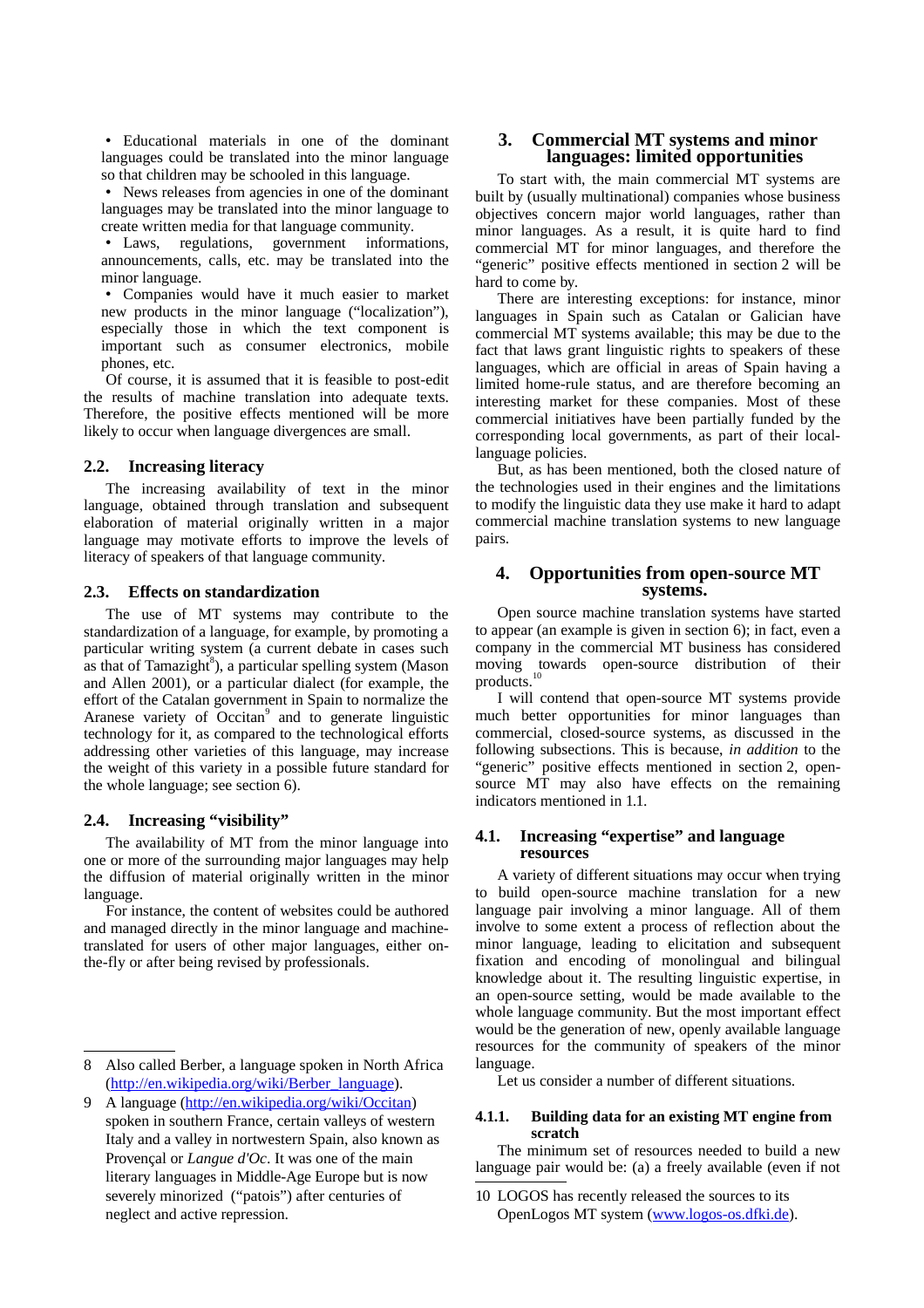open-source) engine for another language pair, (b) a freely available (even if not open-source) set of tools to manage linguistic data in connection with that engine, and (c) *complete documentation* on how to build, using the provided tools, linguistic data to use with that engine.

In this case, one could build from scratch a whole set of data for the new pair, but this is a very unfavorable setting, especially if one considers the initial lack of expertise, the need to study and understand a potentially complex documentation, and the difficulty of making initial decisions about the languages involved, such as defining the set of lexical categories, defining the set of indicators that will be used to represent their inflection, etc. Paralyzing symptoms of what one could call the "blank sheet syndrome" are likely to show.

If the initiative succeeded, the resulting data could be made open ("open source") and distributed to the community so that they could be improved, adapted for new applications or subject fields, or used to generate data for new language pairs, as discussed in the next section, multiplying the positive effect on the minor language.

### <span id="page-3-2"></span>**4.1.2. Building data for an existing MT engine from existing language-pair data**

If open-source data are available for another language pair in which one of the languages is similar or related to the minor language in question, one can transform the existing data, which is much easier (as the "blank sheet syndrome" mentioned above is avoided). For example, one could use the same set of lexical categories and inflection indicators, and perhaps one could reuse many structural transfer rules which are not dependent on the particular lexicon; inflection paradigms in related languages tend to have similarities which could be exploited to build morphological dictionaries, etc. The resulting languagepair data could also be made open-source and distributed for use with the freely available engine and tools, as mentioned in the previous section. Note that neither the engine and nor tools have been required to be open-source, but just to be freely available, well documented, and built with a clear distinction between algorithms (engine, tools) and (linguistic) data.

#### **4.1.3. Adapting an open-source engine or tools for a new language pair**

If the source code is available for the engine and the tools, the community of experts of the minor language could enhance or adapt them, for example, to address features of the minor language that are not adequately dealt with by the current code.

For example, the code may not be prepared to deal with the particular character set of the language, or its transfer architecture may not be powerful enough to perform certain transformations which are needed to get adequate translations.

This poses additional problems to what would be simply building new linguistic data, but it may be the case that the rewriting of the engine and the tools could be tackled by programmers and computational linguists which do not have full command of the minor language (which would be needed to build lexicons, etc.) but who are aware of the linguistic issues in a more abstract way. Indeed, a good separation of (linguistic) data and (translation engine) algorithms becomes crucial for the success of this task.

The open distribution of the new engine, the new tools, and the linguistic data would contribute new linguistic technology resources as well as increase the expertise available to the minorized language community.

# **4.2. Increasing independence**

An interesting side effect of the dissemination of open knowledge and open-source software for language pairs involving the minor language would make the users of this language community less dependent on a particular commercial, closed-source provider, not only for translation technologies, but perhaps for many other fields of linguistic technology.

# <span id="page-3-0"></span>**5. Challenges**

By now it must be rather clear that open-source machine translation generates opportunities for the growth of minor languages into normal, visible, and standard languages for communication in the Information Era. But to take advantages of these opportunities, the language communities involved have to face a number of challenges, some of which have already been mentioned. Let us review a few of them.

# **5.1. Standardization of the minor language**

Section [2.3](#page-2-6) discussed the benefits of having machine translation on the standardization of the minor language. But this potential may also have its downside: the lack of a commonly accepted writing system, spelling rules, or a reference dialect may actually pose a serious challenge to anyone trying to build a MT system for that minor language (one could call it "the pioneer syndrome").

# **5.2. Neutralizing technophobic attitudes**

Even if a minor language has a very motivated and well-educated set of language activists, a connection must be made between this expertise and informationtechnology literacy. And this may be difficult; in the Catalan language community I have detected what I would call "technophobic attitudes": some highly educated, literate people distrust technologies because of their idealized view of language and human communication, and their low appreciation of non-formal or non-literary uses.<sup>[11](#page-3-1)</sup> Any group of people endeavoring to build opensource machine translation systems for a minor language must be prepared to address this kind of, let us call them "socio-academic", adversities.

<span id="page-3-1"></span><sup>11</sup> Here is another possible explanation for some of these technophobic attitudes: many of these language professionals tend to focus more on usually highly improbable phenomena which are unique to the idiosyncrasy of a particular language (its "jewels"), which machine translation systems usually tend to treat incorrectly, rather than focusing on how these systems perform on common words and structures which make up 95% of everyday texts (its "building bricks").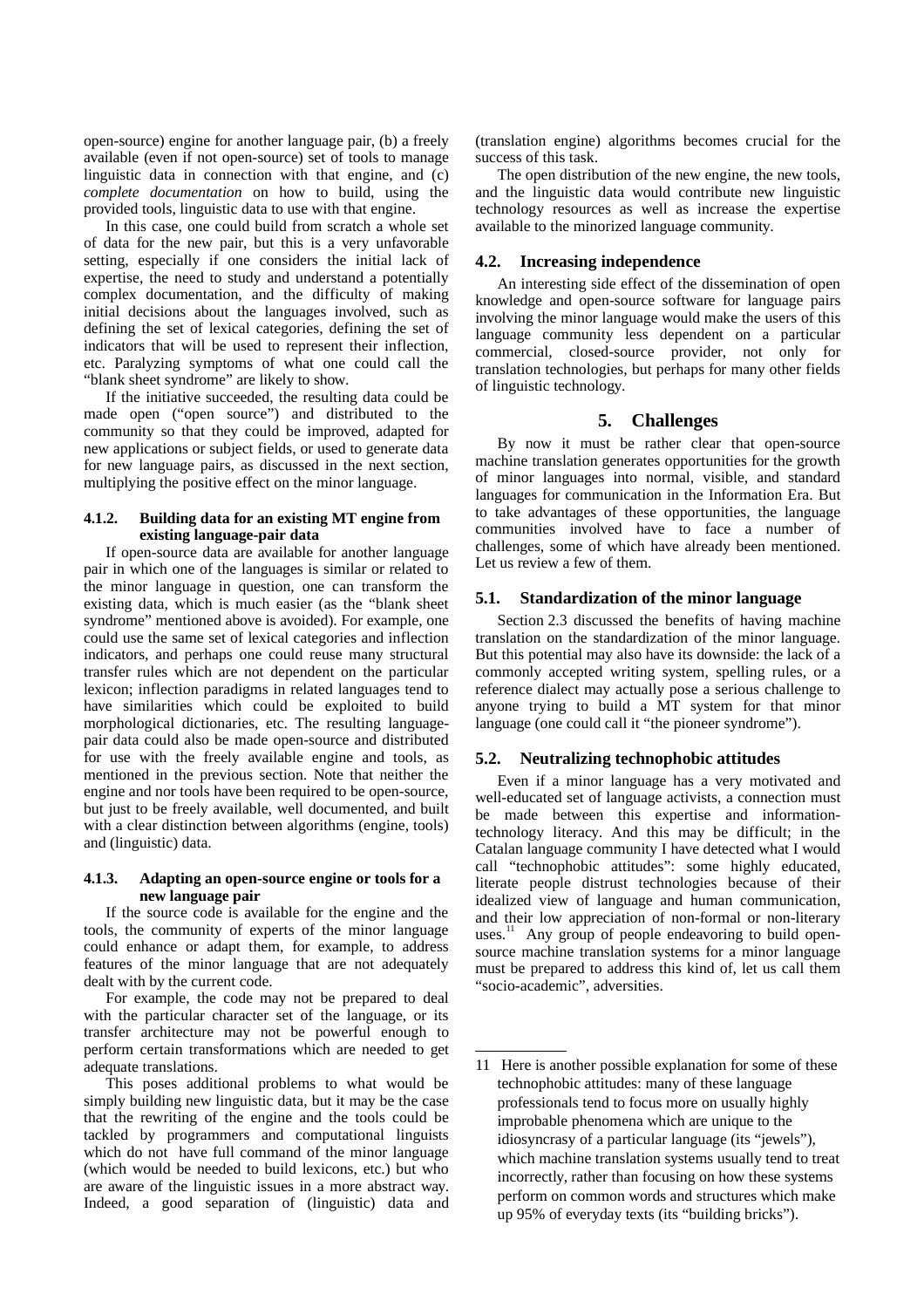# **5.3. Organizing community development [12](#page-4-0)**

One of the possible ways in which open-source machine translation technology could benefit a minor language by creating MT for a new language pair is through communities of volunteer developers. Many minor languages far from normality or officialness have activist groups, usually in the education arena, which include people whose linguistic and translation skills would allow them to collaborate in the creation of linguistic data (dictionaries and rules).

But language and translation skills and volunteered time, even if completely crucial in the case of minor languages, are not enough: volunteer work should be coordinated by a smaller group of people who master the details of the MT engine and tools used. Here are some ingredients of a possible way to organize such a project:

• Each language pair would have a coordinating team, that is, a small group of experts, which would lead the project (see below). This coordinating team could optionally have a *code captain* (dealing with installation, maintenance and possible modifications of the code of the engine or the linguistic maintenance tools) and a *linguistic captain* (responsible for the maintenance of linguistic data).

• A project server and website, which would serve both as the interface through which (registered) volunteers would contribute new linguistic data and as a way for users in the linguistic community involved to download or execute the latest build (version) of each module of the translator. The website would be administered by the coordinating team; ideally, the website should reside in a computer over which the coordinating team have complete control (installing software, adding users, etc.).

• A group of volunteers, ideally certified in some sense by the coordinating team to have the necessary linguistic and translation skills to make useful contributions to dictionaries.

A formula which can be worth exploring to start such a project may be to organize some kind of marathon or volunteer party in which a group of volunteers physically get together (for example, during a weekend) to build linguistic data (for example, generating entries for the first few thousand most frequent words in a corpus, or building bilingual dictionary data from the entries in a bilingual pocket dictionary, torn in similarly-sized portions which are given to each participant). The coordinating team would have to prepare a room with enough computers, install the necessary software for the effort, and arrange for meals and basic lodging. This scheme was used recently, for instance, to localize the open-source office suite OpenOffice.org 2.0 into Catalan.

# **5.4. Eliciting linguistic knowledge**

This is one of the most important challenges, especially for very minor languages for which linguistic expertise is very hard to find. Speakers' knowledge of the language is usually rather intuitive, but to generate useful linguistic data this knowledge has to be made explicit, that is, elicited.

Admittedly, there are parts of the linguistic data that are more suitable for volunteer development than others. With a well-designed form interface capable of eliciting the linguistic knowledge of volunteers, it is possible to maintain the lexical data of the system. Volunteers could be asked to enter monolingual and bilingual dictionary entries through a form interface which would allow them to select inflection paradigms, make choices as to translation equivalents in either direction. etc.

However, one can argue that the design of certain portions of the linguistic data needed, such as structural transfer rules, does not lend itself so easily to volunteer work (elicitation of user knowledge in these cases is a research topic on itself; see, for instance Sherematyeva and Nirenburg 2000, Font-Llitjós et al. 2005).

### **5.5. Simplicity of linguistic knowledge needed**

Another issue to be considered in connection with the knowledge elicitation challenge is the following. To the extent that this is possible, the level of linguistic knowledge necessary to be able to build a new machine translation system should be kept to a minimum. This may not be possible for very advanced, deep transfer systems, but can easily be achieved for shallow transfer systems. The goal is to encode linguistic knowledge using levels of representation which can be easily learned on top of basic high-school grammar skills and concepts.

### **5.6. Standardization and documentation of linguistic data formats**

As has been mentioned already in section [4.1.1](#page-2-2), an adequate documentation of the format of linguistic data files is crucial. This implies carefully defining a systematic format for each source of linguistic data used by the system.

One of the best ways to define linguistic data formats is using the Extensible Markup Language XML:<sup>[13](#page-4-1)</sup> in XML, (a) each data item is explicitly labeled with a descriptive, named tag which has a clear meaning attached; (b) each type of XML file (lexicon, rule file, etc.) has a structure which follows a certain document type definition (DTD) or schema against which it may be checked for validity; and (c) many technologies and applications exist that may be used to convert linguistic data of interest to and from XML formats (interoperability).

# **5.7. Modularity**

For open-source machine translation engine and open linguistic data to be useful for different language pairs or different language technology applications, modularity is a must. A modular MT engine induces modularity in its linguistic data. For example, having an independent morphological analyser and an independent morphological dictionary for a certain language allows them to be used in another machine translation engine having the same source language and a different target language; but it could also be used to build "intelligent" search engines which would allow searching for the

<span id="page-4-0"></span><sup>12</sup> This section is largely based on part of Armentano-Oller et al. (2005).

<span id="page-4-1"></span><sup>13</sup> <http://www.w3c.org/XML/>.